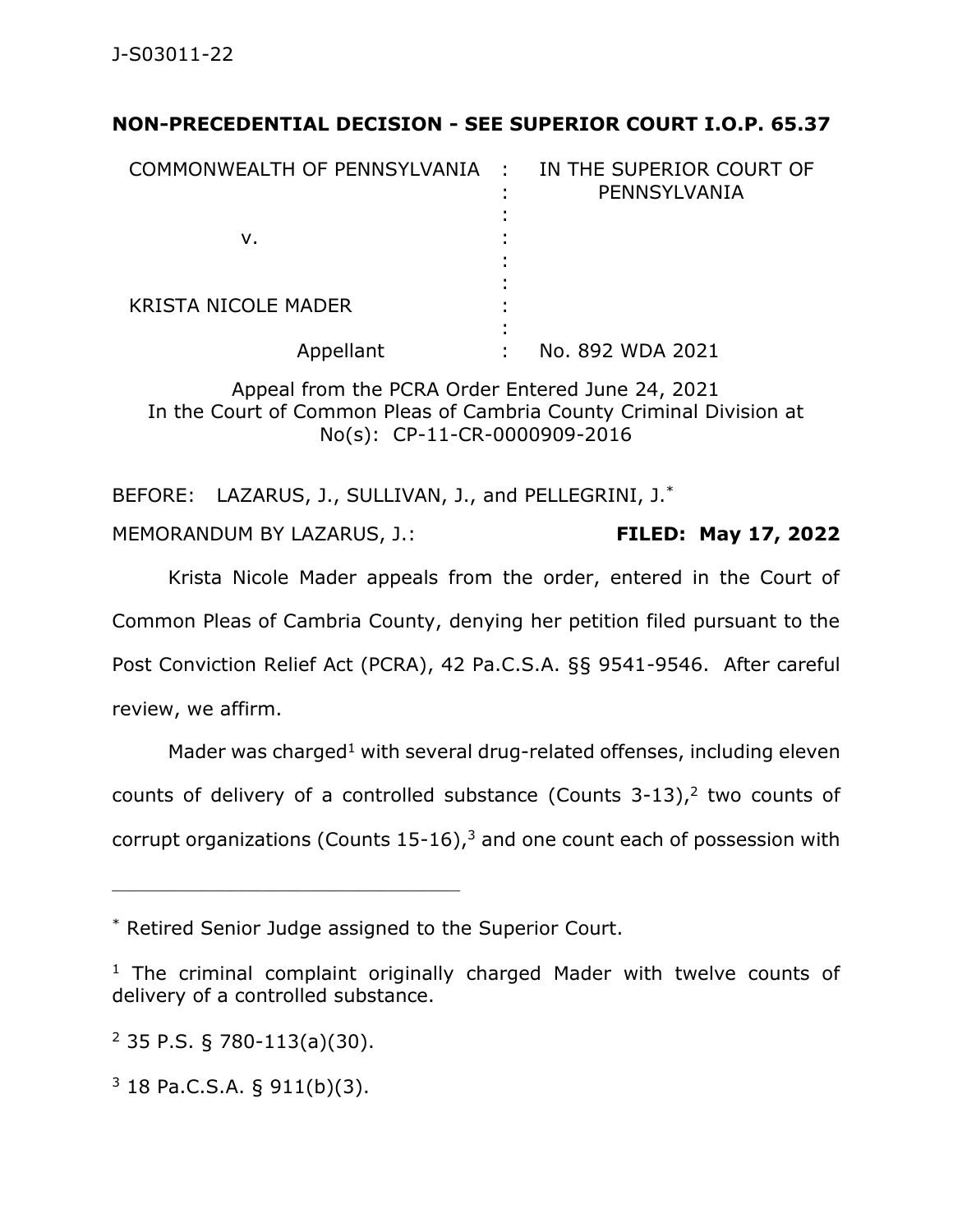intent to deliver (PWID) (Count 1), <sup>4</sup> criminal conspiracy (Count 2), <sup>5</sup> dealing in the proceeds of unlawful activity (Count 14), <sup>6</sup> and criminal use of a communication facility (Count  $17$ ).<sup>7</sup> The charges stemmed from Mader's involvement in a heroin-distribution ring operated out of Johnstown and Pittsburgh. From September 2015 through March 2016, the Pennsylvania Office of the Attorney General collaborated with federal and local law enforcement to investigate the drug ring. Investigators intercepted phone calls, used confidential informants (CI), pen-register devices, and visual surveillance, and conducted controlled drug buys, nine of which involved Mader.

The investigation led law enforcement to believe that Mader, a college graduate then in her twenties, was a primary distributer/seller of heroin in Johnstown from September 2015 until January 2016. In particular, one of Mader's co-defendants, Curtis Harper, would direct heroin customers from Pittsburgh to Mader's Johnstown residence, and then Mader would deliver the heroin to other co-defendants as well as CIs. Agent Thomas J. Moore testified that during the four months he was actively working with the ring, Mader sold

<sup>4</sup> 35 P.S. § 780-113(a)(30).

<sup>5</sup> 18 Pa.C.S.A. § 903.

 $6$  *Id.* at § 5111(a)(1).

<sup>7</sup> *Id.* at § 7512(a).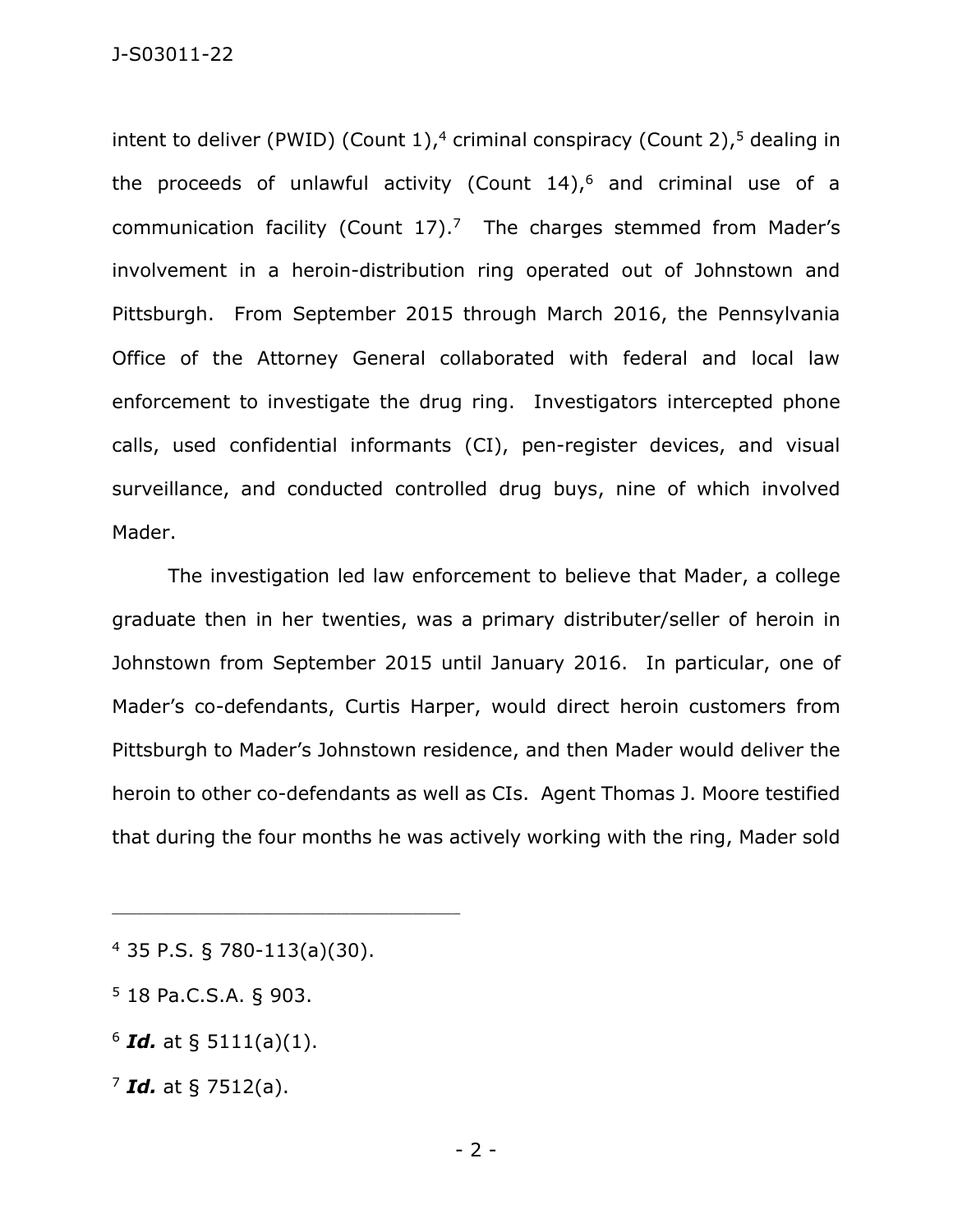172 bags of heroin, totaling an approximate weight of 3.2 grams. $8$  N.T. Sentencing, 11/16/17, at 17. Prior to being charged, Mader cooperated with the Attorney General's Office and testified before an investigating grand jury, providing information about the drug ring and, in the process, incriminating herself.

In the fall of 2016, Mader's first attorney, Russell Heiple, Esquire, informed Mader that the Commonwealth had offered her a plea of 5-10 years' incarceration; Mader refused the offer. At a pre-trial omnibus motion hearing where Mader was represented by Jerome Kaharick, Esquire, <sup>9</sup> Mader acknowledged that the Commonwealth had made her a 5-10-year-sentence plea offer, which would expire after that day. N.T. Pre-Trial Motion Hearing, 7/7/17, at 5. Mader rejected the offer. *Id.* When Attorney Kaharick asked Mader if she would agree to enter a plea if the Commonwealth offered her a 3-6-year deal, Mader stated, "I guess . . . yes." *Id.* at 6. However, the Commonwealth's attorney stated that because Mader's involvement in the drug ring was "significant[]," if would not offer less than 5-10 years. *Id.* at 6-7.

<sup>&</sup>lt;sup>8</sup> Agent Moore also testified that, based on the total number of bags (120,750) sold over the entire 6-month span that he investigated the drug ring, approximately 2,245 grams of heroin were sold. *Id.*

<sup>&</sup>lt;sup>9</sup> Attorney Heiple was appointed to represent Mader on May 3, 2016. On December 29, 2016, Attorney Heiple praeciped to withdraw as counsel. On that same date, Attorney Kaharick praeciped to enter his appearance. On January 3, 2017, Attorney Kaharick entered his appearance as Mader's counsel.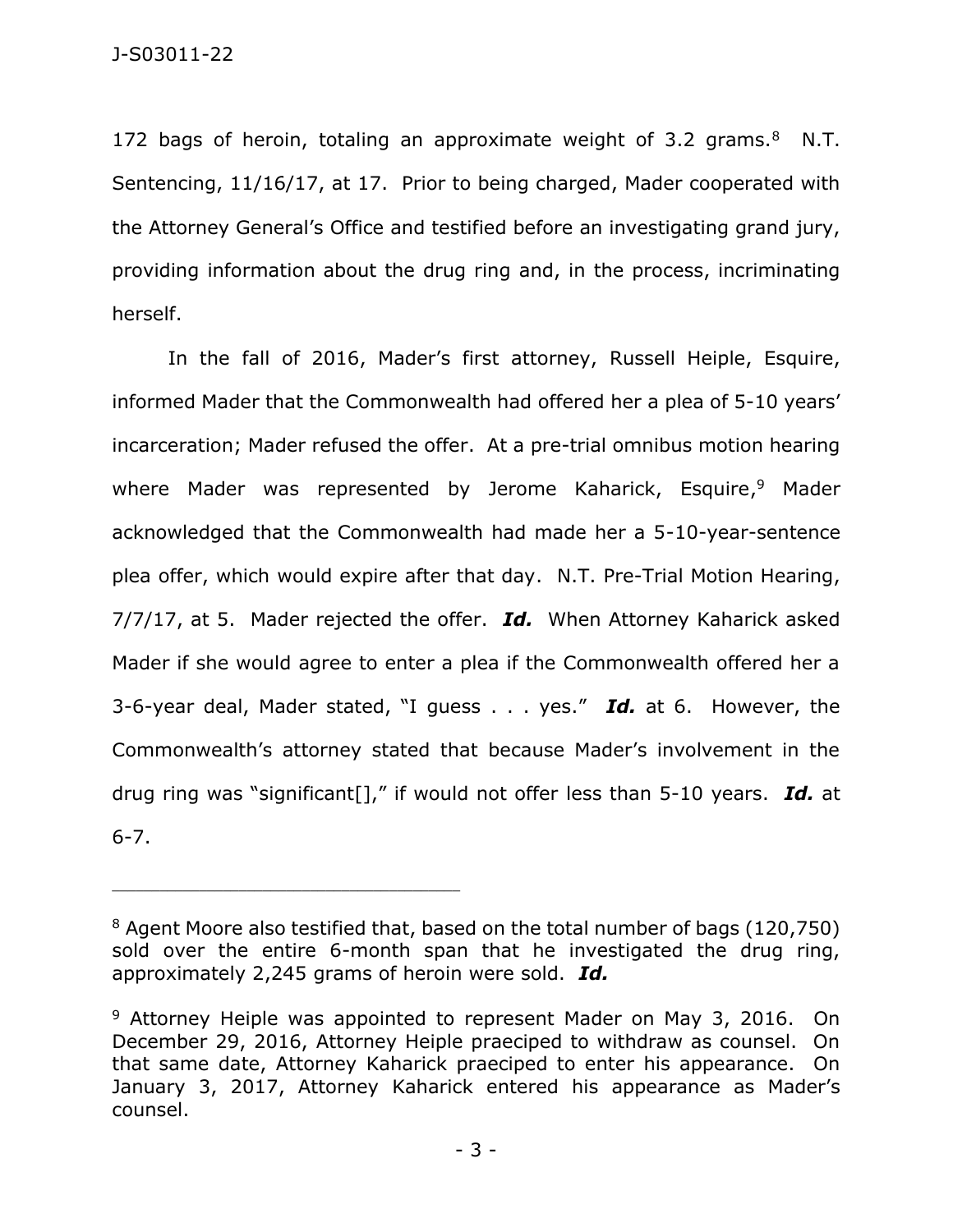## J-S03011-22

The Commonwealth's attorney then noted that the conspiracy and eleven drug delivery charges each carried a maximum 15-year penalty, while the illegal proceeds and corrupt organizations charges carried 20-year maximum penalties. *Id.* Finally, the communication facility charge carried a seven-year maximum sentence. *Id.* The Commonwealth also indicated that, if Mader were convicted, it would most likely seek consecutive sentences. *Id.* 7-8. Mader acknowledged, on the record, that she understood the maximum penalties to which she could be sentenced and, with that knowledge, still wished to proceed to trial. *Id.* at 8.

Mader was tried before a jury, with co-defendants Harper and Ryan Baumgardner, from September 18-22, 2017. The jury convicted Mader of all charges. Mader was sentenced on November 16, 2017, to an aggregate sentence of 18 to 40 years' imprisonment. On November 27, 2017, Mader filed a post-sentence motion to modify sentence, alleging her sentence was punitive and excessive compared to other co-defendants. At a hearing on the motion, Attorney Kaharick argued that proof of the amount of heroin that Mader allegedly helped distribute as part of a conspiracy was speculative and without foundation. N.T. Post-Sentence Motion Hearing, 11/11/18, at 3. On January 12, 2018, the court granted Mader's motion, in part, and modified her sentence as to Count 1 (PWID) only, changing her term of imprisonment to 12-168 months, for an aggregate sentence of 14-40 years' imprisonment and reducing her Recidivism Risk Reduction Incentive (RRRI) minimum total to less than 12 years. *See* Order, 1/12/18, at ¶¶ 1, 3; *see also* N.T. Post-

- 4 -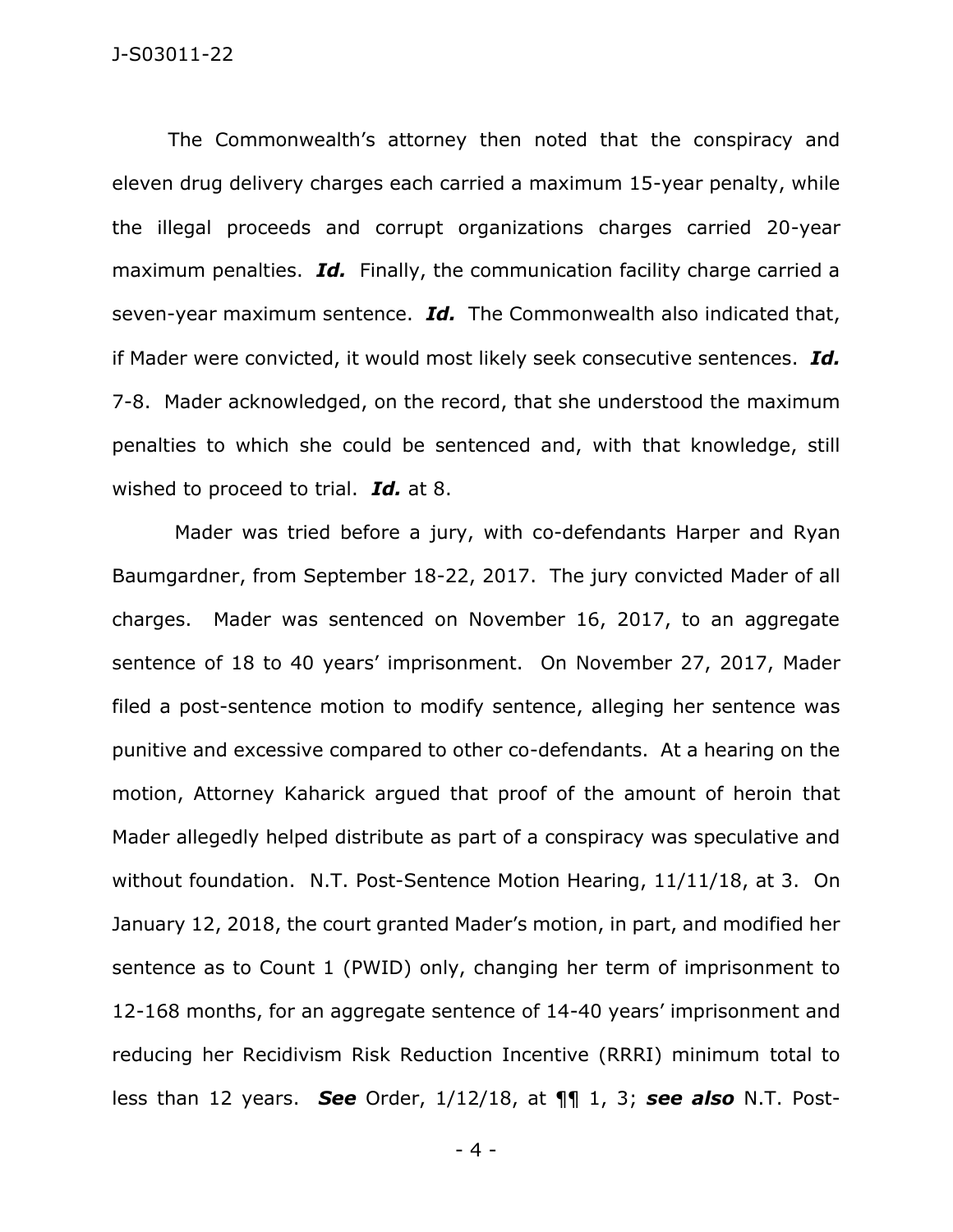Sentence Motion Hearing, 11/11/18, at 6 (trial judge noting it wished to reduce Mader's overall sentence by 4 years).

Mader filed a timely direct appeal; our Court affirmed Mader's judgment of sentence. *See Commonwealth v. Mader*, 248 WDA 2018 (Pa. Super. filed Feb. 25, 2019) (judgment order finding Mader waived challenge to discretionary aspects of sentence claim where Commonwealth objected to Mader's failure to include Pa.R.A.P. 2119(f) statement in brief).<sup>10</sup>

On April 5, 2019, Mader filed a petition for allowance of appeal to the Pennsylvania Supreme Court; the Supreme Court denied the petition on September 6, 2019. On February 7, 2020, the trial court corrected a "patent sentencing error," *see* 42 Pa.C.S.A. § 5505, and amended Mader's sentences on Count 1 (PWID) and Count 2 (conspiracy) to 12-168 months' imprisonment on each count. Order, 2/7/20, at 1-2. The sentence at Count 2 was also ordered to run concurrently to Count 1. *Id.* at 2.

Mader filed a timely *pro se* PCRA petition.<sup>11</sup> The trial court entered a "Preliminary Post Conviction Order," granting Mader's petition to proceed *in* 

<sup>&</sup>lt;sup>10</sup> On direct appeal, Mader presented one issue for our Court's consideration, a discretionary aspects of sentence issue. Specifically, Mader alleged that her sentence—including offense gravity score and resulting guideline range—was incorrect as it was based on speculative evidence that she had delivered over 1,000 grams of heroin, when the evidence proved that she delivered less than 100 grams of heroin. *See Mader*, *supra* at \*2.

<sup>11</sup> Although the trial court docket notes that Mader filed her *pro se* PCRA petition on August 12, 2020, it is unclear from the record on what date it was actually filed as the trial court states in its June 23, 2020 "Preliminary Post *(Footnote Continued Next Page)*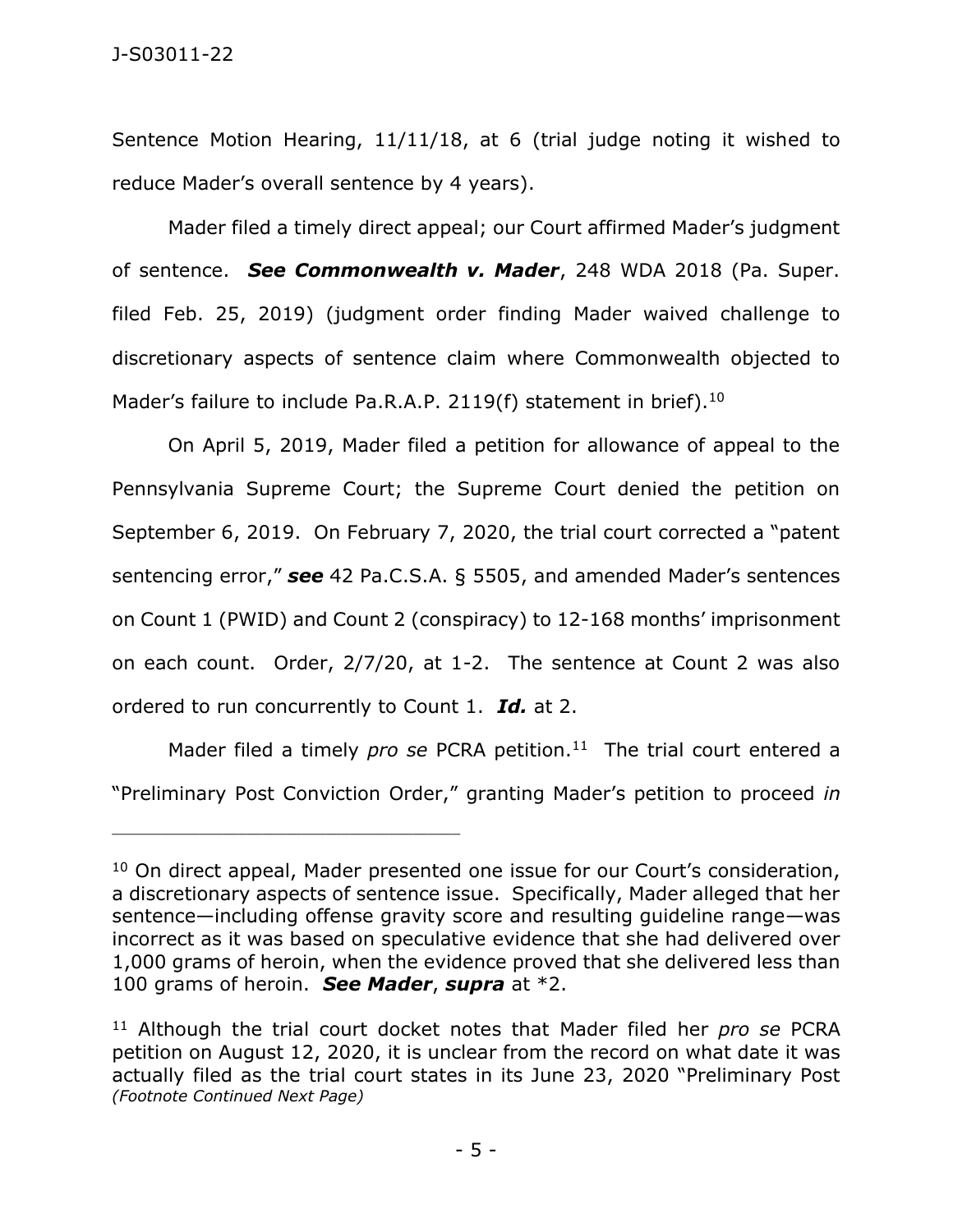## J-S03011-22

*forma pauperis*, finding Mader to be indigent, and appointing David L. Breyer, Esquire, to represent Mader in PCRA proceedings. Preliminary Post Conviction Order, 6/23/20, at 1. On August 18, 2020, counsel filed an amended PCRA petition. The court held PCRA hearings on October 23, 2020 (via video), March 9, 2021, and April 26, 2021, at which Attorney Heiple, Attorney Kaharick, the prosecuting attorney, Deputy Attorney General Patrick Leonard, Mader's thenboyfriend, Ian Brooker, and Mader testified. On June 24, 2021, the court entered an order and accompanying opinion denying Mader's PCRA petition.

Mader filed a timely notice of appeal and court-ordered Pa.R.A.P. 1925(b) concise statement of errors complained of on appeal. $12$ 

In her brief, Mader presents the following issues for our consideration:

Conviction Order" that "upon consideration of the Defendant's Petition for Post-Conviction Relief," is it ordering and directing counsel be appointed for Mader. Thus, we can infer that Mader timely filed her petition *prior to* June 23, 2020. However, because the time stamp on the petition and docket indicates Mader's *pro se* petition was filed on August 12, 2020, we will use that date when we cite to it throughout this memorandum.

<sup>&</sup>lt;sup>12</sup> In her Rule 1925(b) statement, Mader raised the following three errors, alleging trial counsel was ineffective for: (1) advising her to go to trial after she willingly cooperated with the Commonwealth, voluntarily supplied evidence against her interest, and offered a full confession; (2) miscommunicating to her the application of the standard guideline ranges in relation to the gravity of the charges pending against her when advising her of the merit of proceeding to a trial; and (3) presenting a trial defense (that person convicted of her charges could only be held culpable for small portion of total weight when determining standard guideline range) that is refuted by case law. *See* Pa.R.A.P. 1925(b) Statement, 8/23/21.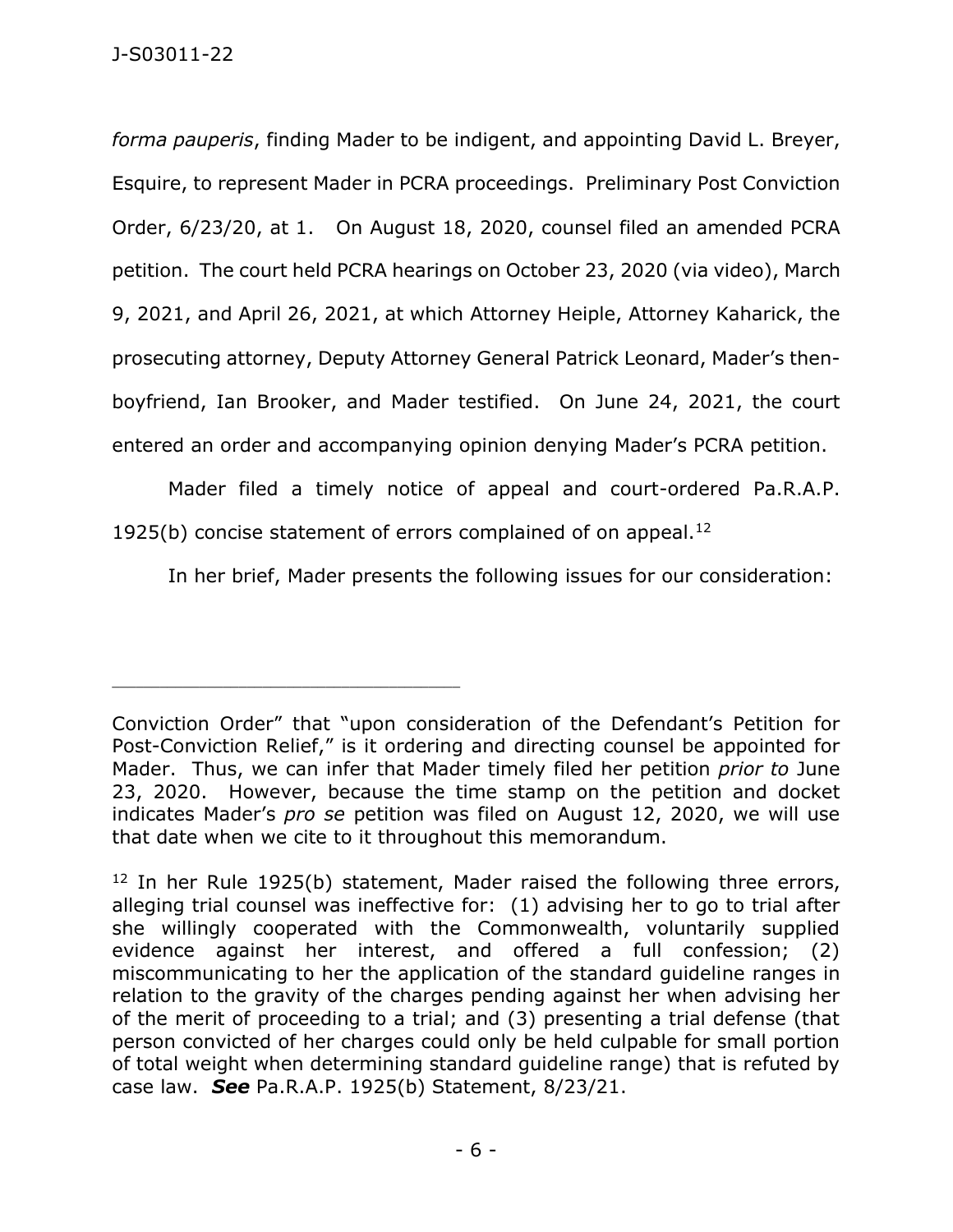- (1) Was trial counsel ineffective in allowing a favorable plea offer to expire without advising [Mader] of the benefits of that plea and the temporary status of the offer?
- (2) Was trial counsel ineffective in miscommunicating to [Mader] her applicable sentencing guideline ranges in relation to a plea versus a guilty verdict at trial?

Appellant's Brief, at 6.

Our standard of review from the denial of a PCRA petition "is limited to examining whether the PCRA court's determination is supported by the evidence of record and whether it is free of legal error." *Commonwealth v. Ousley*, 21 A.3d 1238, 1242 (Pa. Super. 2011) (citation omitted). "The PCRA court's credibility determinations, when supported by the record, are binding on this Court; however, we apply a *de novo* standard of review to the PCRA court's legal conclusions." *Commonwealth v. Mitchell*, 105 A.3d 1257, 1265 (Pa. 2014) (citation omitted).

Both of Mader's issues on appeal allege trial counsel's ineffectiveness. We presume that the petitioner's trial counsel was effective. *Commonwealth v. Freeland*, 106 A.3d 768, 775 (Pa. Super. 2014). To be entitled to relief on a claim of ineffective assistance of counsel, a petitioner must establish that: (1) the underlying claim has arguable merit; (2) counsel lacked a reasonable basis for his action or inaction; and (3) but for the act or omission in question, the outcome of the proceedings would have been different (i.e., petitioner was prejudiced). *Commonwealth v. Washington*, 927 A.2d 586, 594 (Pa. 2007). "A claim of ineffectiveness may be denied by a showing that the petitioner's evidence fails to meet any of these prongs." *Id.* (citations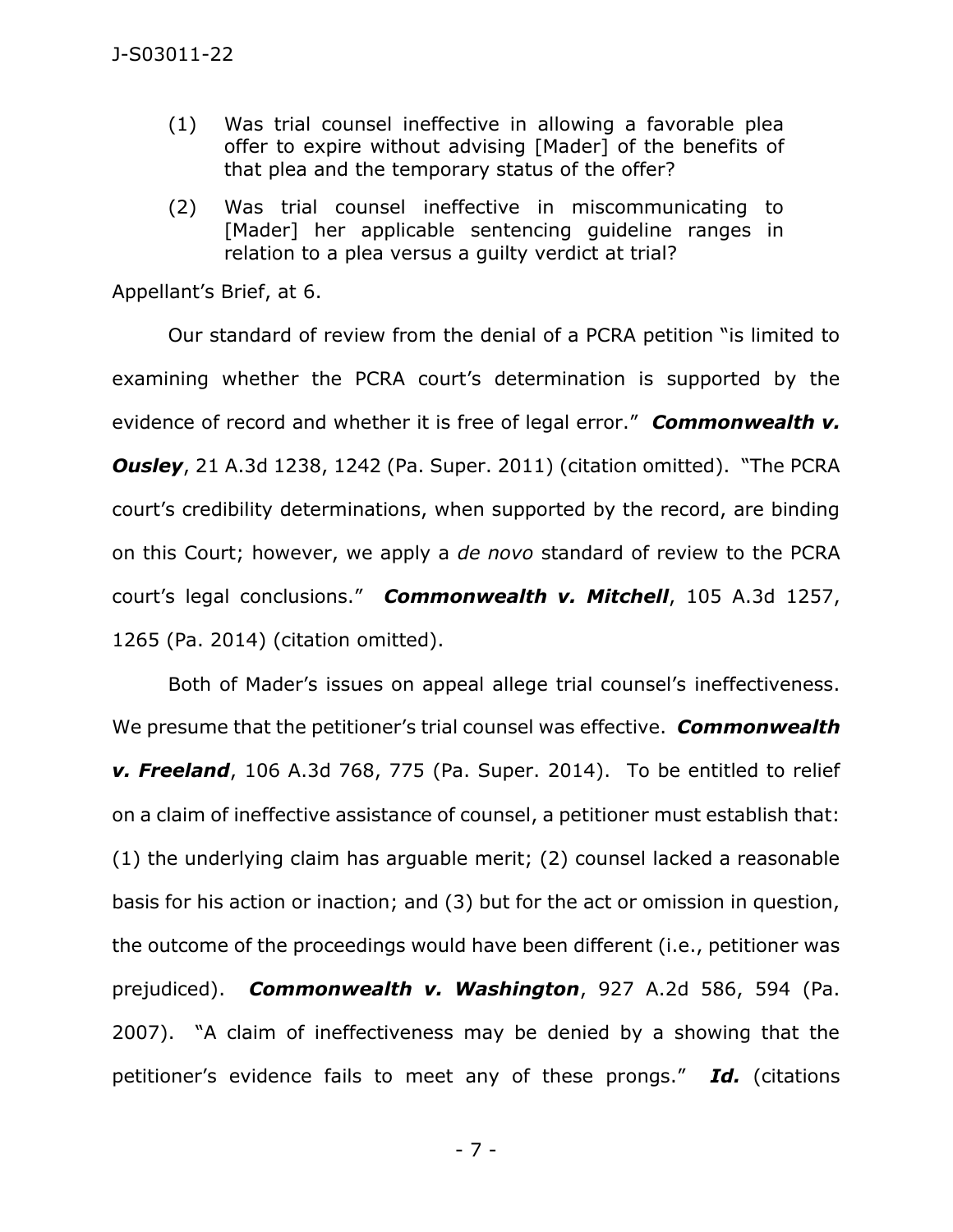omitted). *See also Commonwealth v. Turetsky*, 925 A.2d 876, 880 (Pa. Super. 2007) (citations omitted) (to establish ineffectiveness under PCRA, petitioner "must show, by a preponderance of the evidence, ineffective assistance of counsel which, in the circumstances of the particular case, so undermined the truth-determining process that no reliable adjudication of guilt or innocence could have taken place.").

With regard to Mader's first issue on appeal, we conclude that she has waived it for failing to include it in her Rule 1925(b) statement. *See* n.12, *supra*; Pa.R.A.P. 1925(b)(4)(vii).

In her second issue, Mader contends that counsel was ineffective for improperly advising her "that her standard sentencing guideline range would be based off of 3.2 grams of heroin, rather than 1,000+ grams." Appellant's Brief, at 20.<sup>13</sup> *See also Pro Se* PCRA Petition, 8/12/20, at ¶ 1(A) (Question 15) (trial counsel "failed to comprehend, or emphasize the gravity of the [c]onspiracy charge alleging 1[,]000 grams against [Mader, and, therefore, counsel's] lack of professional competence caused him to underestimate the amount of controlled substance[s] involved in the charges, thus causing him to underestimate the sentence possibilities in a substantial manner"). Mader alleges that "[t]he vast disparity in the sentencing guidelines between [t]he two amounts [of drugs], plus the existing case[]law regarding individual

<sup>&</sup>lt;sup>13</sup> Specifically, Mader asserts that counsel told her that if she were to proceed to trial, she could only be held accountable for the "3 grams that they actually had buys on me for[,]" rather than the thousands of grams she had confessed to helping to distribute as part of a criminal conspiracy." *Id.* at 13.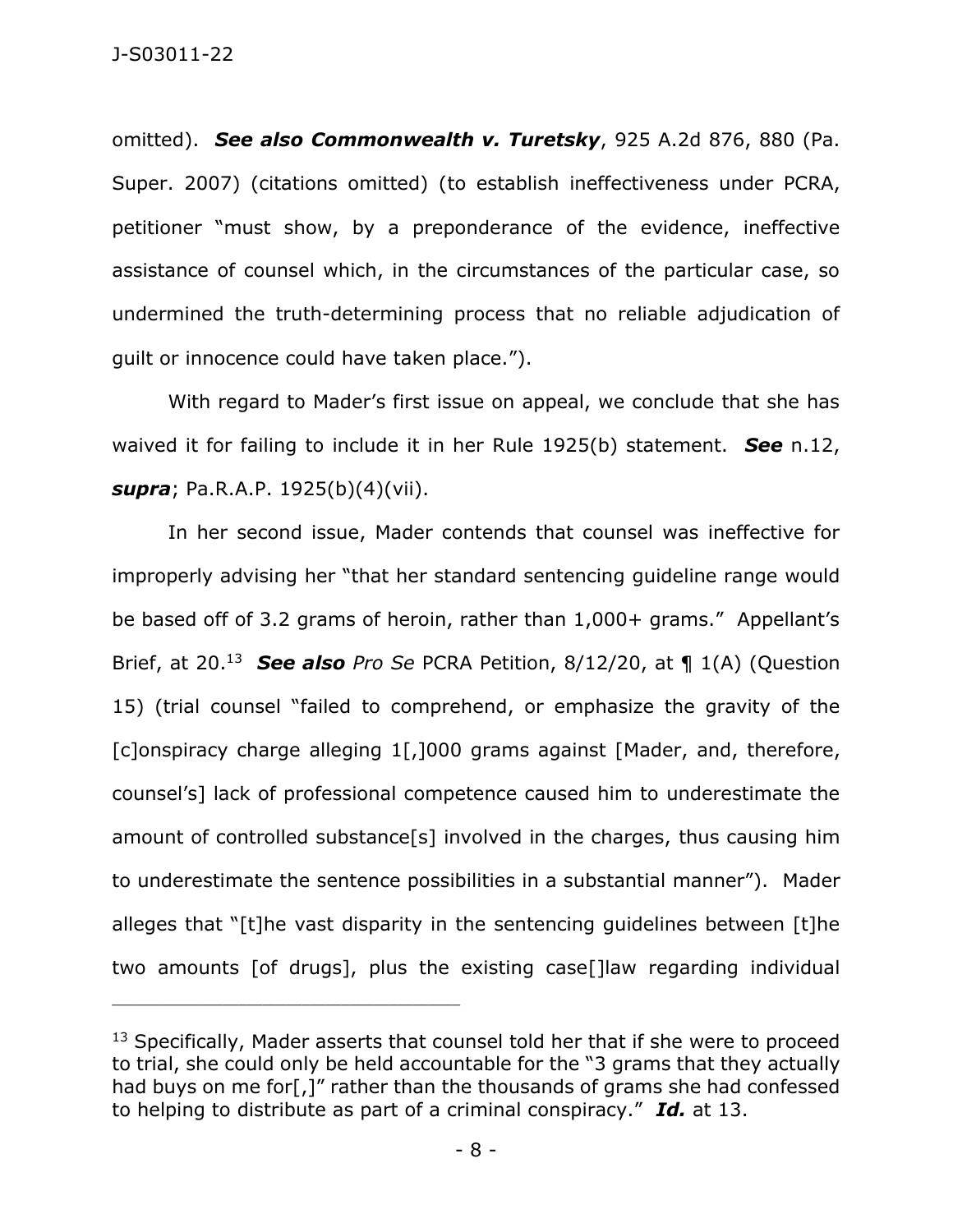liability for criminal conspiracies, makes it impossible to arque that [counsel] acted] . . . reasonably." Appellant's Brief, at 19-20.

In her *pro se* petition, Mader claimed that trial counsel "understated the possible sentenc[ing] consequences, and advised [her] against accepting what was an obviously exceptional plea bargain." *Pro Se* PCRA Petition, [8/12/20], at ¶ 4 (Question 6). However, trial counsel testified at the PCRA hearings that he unsuccessfully asked the Commonwealth's attorney "[o]n numerous occasions" if he could reduce the 5-10[-]year plea offer to 3-6 years. N.T. PCRA Hearing, 4/26/21, at 7, 10, 30. Attorney Kaharick also testified that he had talked to Mader "about a lesser plea deal *ad nauseam*." *Id.* at 12 (italics added), and that because Mader was having a baby, she was "adamant that she was not pleading guilty . . . because [s]he could not go to jail. . . . But she was definitely not going to plead." *Id.* at 11. Additionally, the prosecuting attorney testified that the trial judge repeatedly asked Mader if she was sure what the plea offer was, that she knew she was rejecting it, and that the rejection "was of her own free will." *Id.* at 24, 32-33. By contrast, Mader testified at the PCRA hearing that she was "adamant that [she] did not want to go to trial [because she] knew that [she] had confessed, and there was no purpose to go to trial. There was no way to defend or say that [she] didn't do what [she] had done." *Id.*, 10/23/20, at 8.

It is well-established that counsel has a duty to communicate to his client, not only the terms of a plea bargain offer, but also the relative merits

- 9 -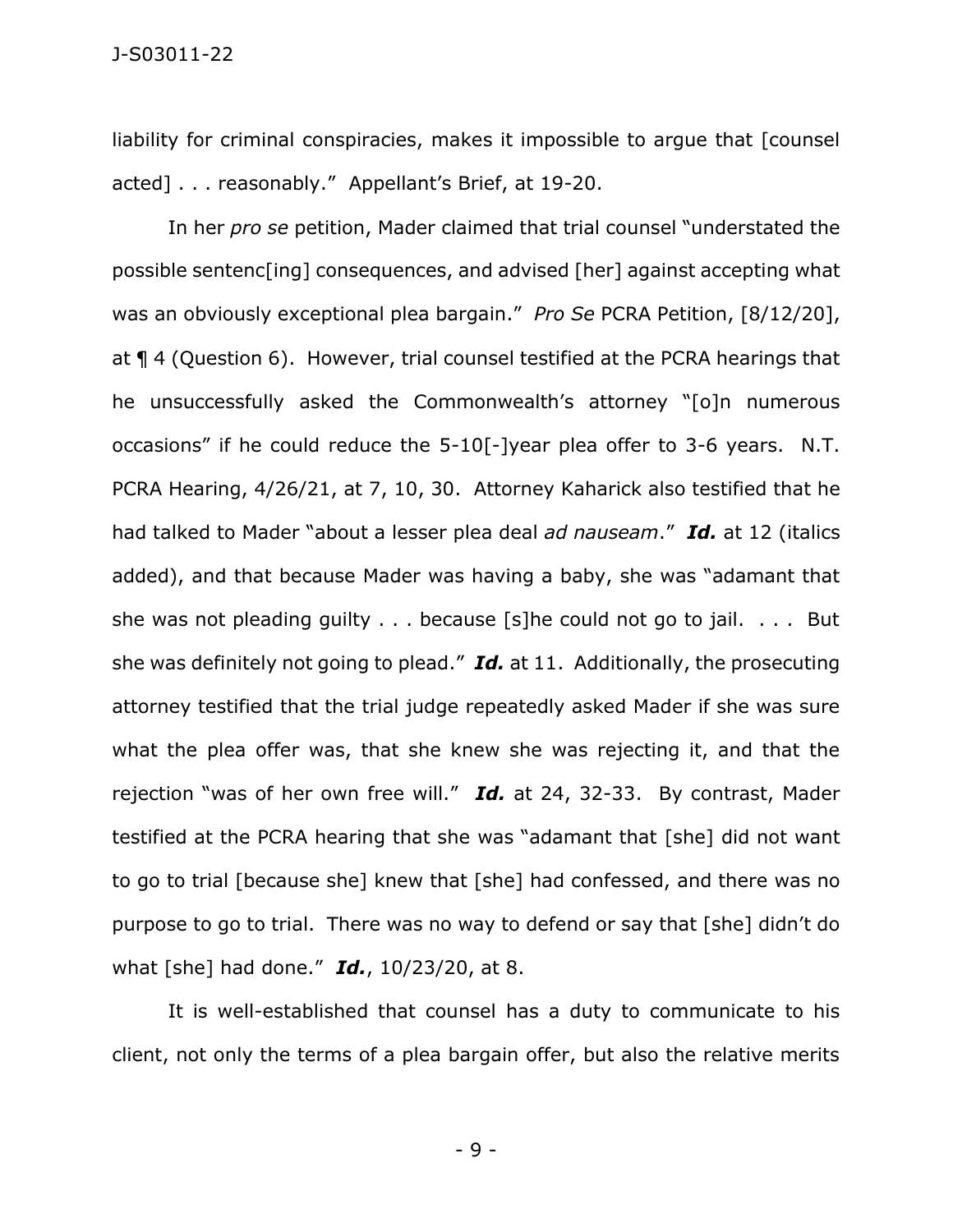of the offer compared to the defendant's chances at trial. *Commonwealth* 

*v. Napper*, 385 A.2d 521, 524 (Pa. Super. 1978).

In order to prove ineffectiveness, a defendant who rejects a plea offer must show that, but for the ineffective advice of counsel, there is a reasonable probability that the plea offer would have been presented to the court (i.e., that the defendant would have accepted the plea and the prosecution would not have withdrawn it in light of intervening circumstances), that the court would have accepted its terms, and that the conviction or sentence, or both, under the offer's terms would have been less severe than under the judgment and sentence that in fact were imposed.

## *Lafler v. Cooper*, 566 U.S. 156, 164 (2012).

Attorney Kaharick testified that on the first day of trial he asked Mader if she wanted to plead guilty and that it was her "last chance to do this if [she] wish[ed] to." N.T. PCRA Hearing, 4/26/21, at 18. Counsel also testified that when the Commonwealth offered Mader the 5-10-year plea deal at her pretrial hearing, he never told her to reject the deal in an effort to force her to go to trial. *Id.* at 29-30. Attorney Kaharick also testified he never told Mader that she could be sentenced based only on the small amount of heroin purchased during the controlled buys, and not the overall conspiracy, *id.* at 23, or that she could not be prosecuted for any drugs sold after January of 2016 when she was no longer involved in the ring. *Id.* 34.

While counsel did testify that, based upon discovery, "there was no way to anticipate thousands [of grams of heroin, but] . . . maybe they can get to 50 or 100 [grams]," *id.* at 24, Mader was also aware of her sentencing exposure from her discussions with prior counsel, Attorney Heiple, letters from the Commonwealth, and the July 2017 pretrial hearing where the plea offer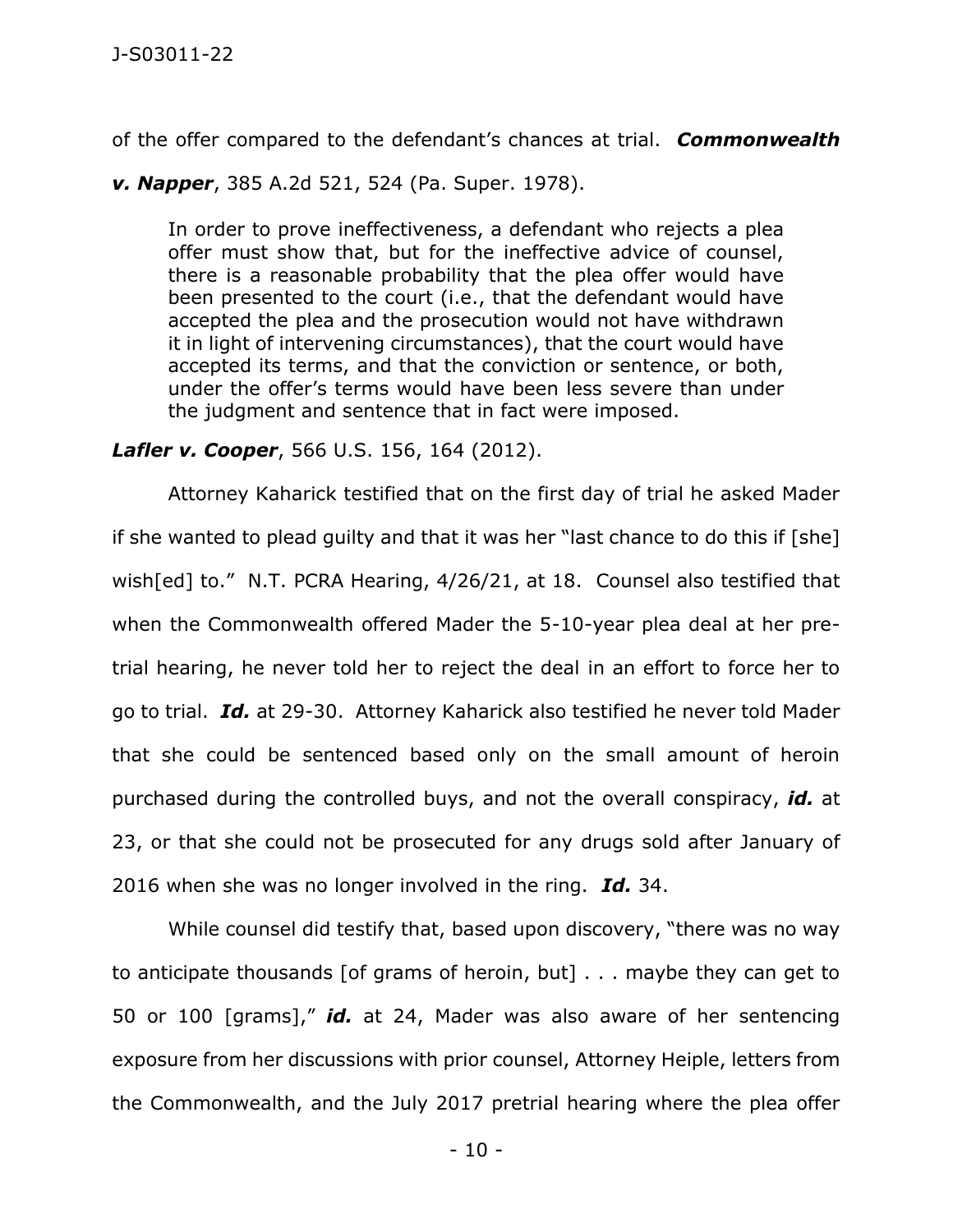and her exposure were placed on the record. *See* Letter from Office of the Attorney General to Attorney Heiple, 8/19/16 (noting Mader's "sentencing guideline range for Counts I and II (PWID and Conspiracy) alone is 60-78 months based on offense gravity score of 13 (**over 1**[**,**]**000** grams of heroin and PRS of 0") (emphasis added); *Id.*, 11/18/16 (noting Mader had "apparent change of heart regarding her guilty plea," asking Attorney Heiple to "advise of Ms. Mader's intentions," and, finally, indicating "[plea] offer will be **withdrawn on December 1, 2016**") (emphasis added).

Based on the record, we cannot conclude that Mader has proven she was prejudiced by trial counsel's actions. Here, Mader did not claim that she was unaware of a plea offer. Rather, it is clear that she was aware that the Commonwealth had offered her a 5-10-year plea deal multiple times, she had discussed the deal with prior counsel, consistently rejected the offer (rejecting it at least one time even *after* she had given birth to her child) and was told, in open court, that the offer would expire on a given day. *See* N.T. PCRA Hearing, 10/23/20, at 41-43 (Mader's boyfriend, Booker, testifying that prior counsel had discussed plea deal with Mader multiple times). For this reason, Mader's claim fails. *See Washington*, *supra*.

Moreover, with regard to trial counsel's strategy, Mader has failed to show that Attorney Kaharick's strategic plan was unreasonable. Counsel testified that he tried to negotiate for a better plea offer, never promised Mader that he could obtain a better offer, and, in fact, got Mader to admit, in the presence of the prosecuting attorney, that she would accept a 3-6-year

- 11 -